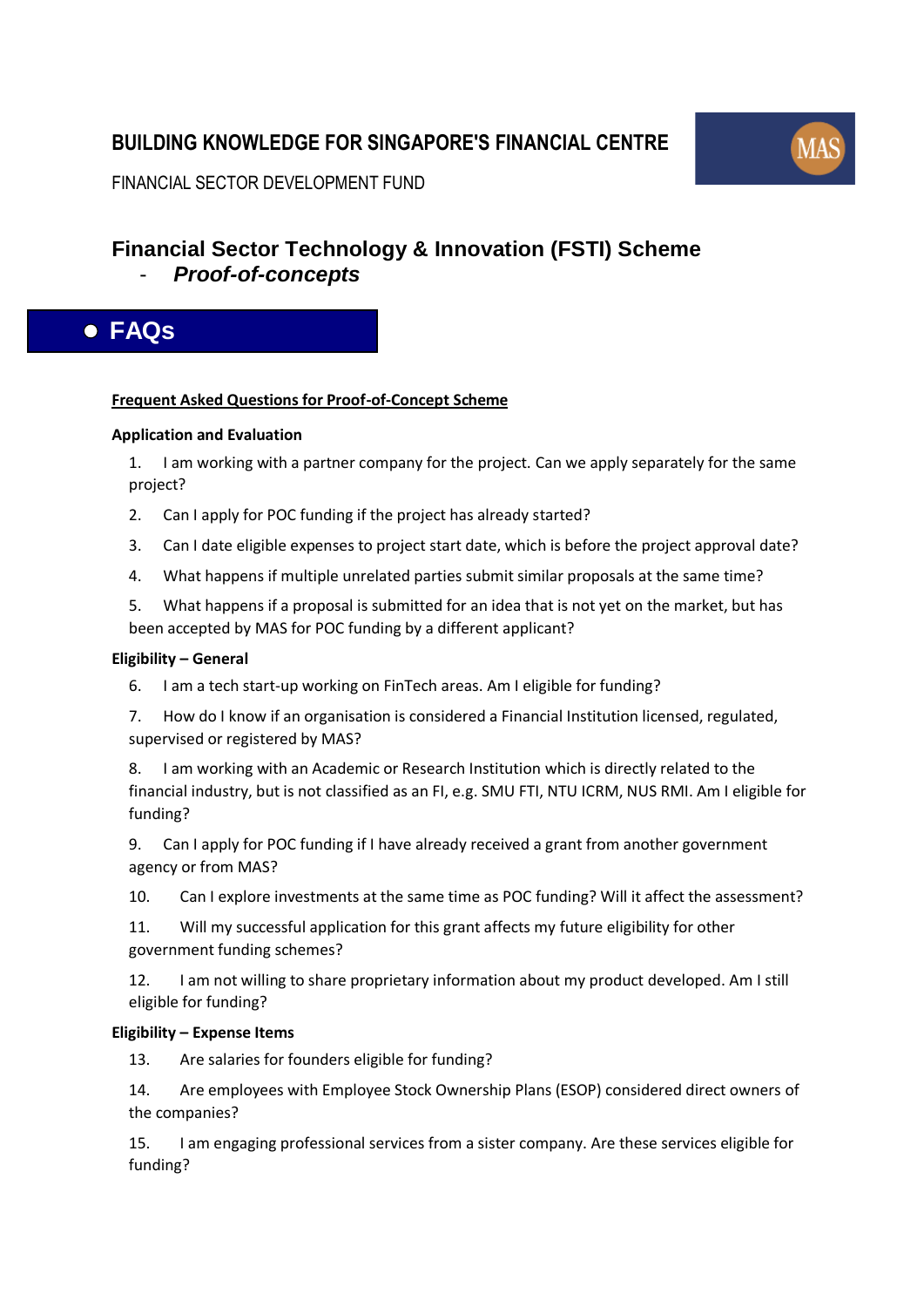#### **Eligibility – [Project type](#page-4-4)**

16. [There are multiple innovative components in my project. Can I apply for multiple grants?](#page-4-5)

17. [What type of projects are considered FinTech projects? Will building a consumer app for](#page-5-0)  [an FI qualify?](#page-5-0)

18. [I am providing a new and novel financial service/product which will be available in](#page-5-1)  [Singapore for the first time, using a packaged solution which I will need to integrate with the](#page-5-1)  [banks. Am I eligible for funding?](#page-5-1)

#### **[Administrative](#page-5-2)**

19. [How long do I have to wait to know the results of my submission?](#page-5-3)

20. [My proposal was rejected. Can I reapply?](#page-5-4)

21. [Will the panel disclose my project? Can applicants sign NDAs with 3rd party/external](#page-6-0)  [evaluators or ask evaluators to sign an NDA?](#page-6-0)

#### <span id="page-1-0"></span>**Application and Evaluation**

<span id="page-1-1"></span>1. **I am working with a partner company for the project. Can we apply separately for the same project?**

If multiple parties are working on the same project, but on different and distinct components, they may apply separately with multiple proposals. The proposals will be treated as separate projects, and will be evaluated and funded separately. Applicants should not submit multiple similar proposals for the same POC. Only the first application received will be accepted. All other similar applications by related parties will be rejected on double funding grounds.

## <span id="page-1-2"></span>2. **Can I apply for POC funding if the project has already started?**

The project activities for which the funding is being applied for, must not have commenced at the time of the application, i.e. before the proposal is received by MAS. Applicants who wish to start their project prior to the confirmation of the POC grant award, can do so upon the submission of the project application. However, applicants must be conscious that they are bearing the risk of the proposal being rejected during the evaluation process.

## <span id="page-1-3"></span>3. **Can I date eligible expenses to project start date, which is before the project approval date?**

Project expenses must be within the project period, which is stated by the applicant in the application form, and must be mutually agreed-upon between applicant and MAS. As a general guide, project start date may be any time after project application date, including before project approval date.

<span id="page-1-4"></span>4. **What happens if multiple unrelated parties submit similar proposals at the same time?** The evaluation panel will evaluate the similar proposals together and provide a recommendation for the proposal to be funded. The other projects may still be approved for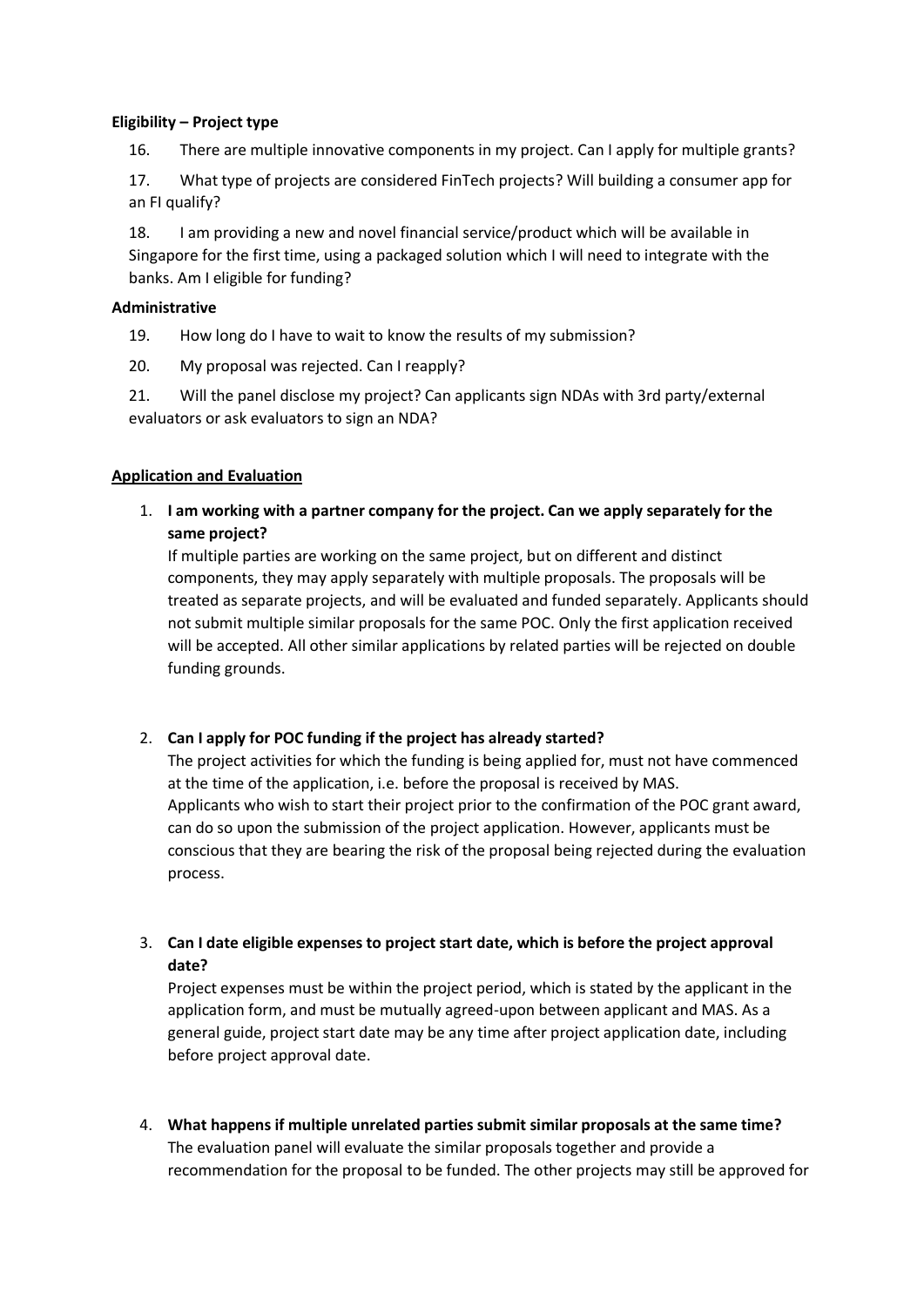other innovative components within the project, e.g. different methodology or different approach to achieving the same outcomes.

<span id="page-2-0"></span>5. **What happens if a proposal is submitted for an idea that is not yet on the market, but has been accepted by MAS for POC funding by a different applicant?** One of the aims of the POC scheme is to generate knowledge and promote innovation in the

financial industry. We hence look out for new and novel ideas that are not in the Singapore market. Once a POC proposal is accepted, we will treat the idea as successfully completed and available in the market, for evaluation of subsequent POC proposals.

If there are other innovative components in your proposal, e.g. different methodology or different approach to achieving the same outcomes, you may still be eligible for funding. If the prior POC turns out to be unsuccessful and we believe that your proposal may fare better, we may subsequently approve your project, or increase the funding quantum to account for the other innovative aspects.

#### <span id="page-2-1"></span>**Eligibility – General**

<span id="page-2-2"></span>6. **I am a tech start-up working on FinTech areas. Am I eligible for funding?** Eligible applicants must be either (a) a Financial Institution licensed, regulated, supervised or registered by MAS; or (b) a technology or solution provider with at least 1 Financial Institution licensed, regulated, supervised or registered by MAS sponsoring the project.

You must have an FI as a partner or project sponsor to be eligible for funding. The FI need not have a direct financial stake in the project, but must exhibit active engagement and commitment to see the project to completion.

<span id="page-2-3"></span>7. **How do I know if an organisation is considered a Financial Institution licensed, regulated, supervised or registered by MAS?** You may refer to the MAS Financial Institutions Directory, available at:

[https://eservices.mas.gov.sg/fid/.](https://eservices.mas.gov.sg/fid/)

<span id="page-2-4"></span>8. **I am working with an Academic or Research Institution which is directly related to the financial industry, but is not classified as an FI, e.g. SMU FTI, NTU ICRM, NUS RMI. Am I eligible for funding?**

Research Institutions typically work with an industry partner for projects, to ensure the relevance and applicability to the industry. You will be eligible for funding if you are working with the Research Institution as well as an industry partner which is a Financial Institution licensed, regulated, supervised or registered by MAS. The FI is not required to take a financial stake in the project, but must exhibit active engagement and commitment to see the project through.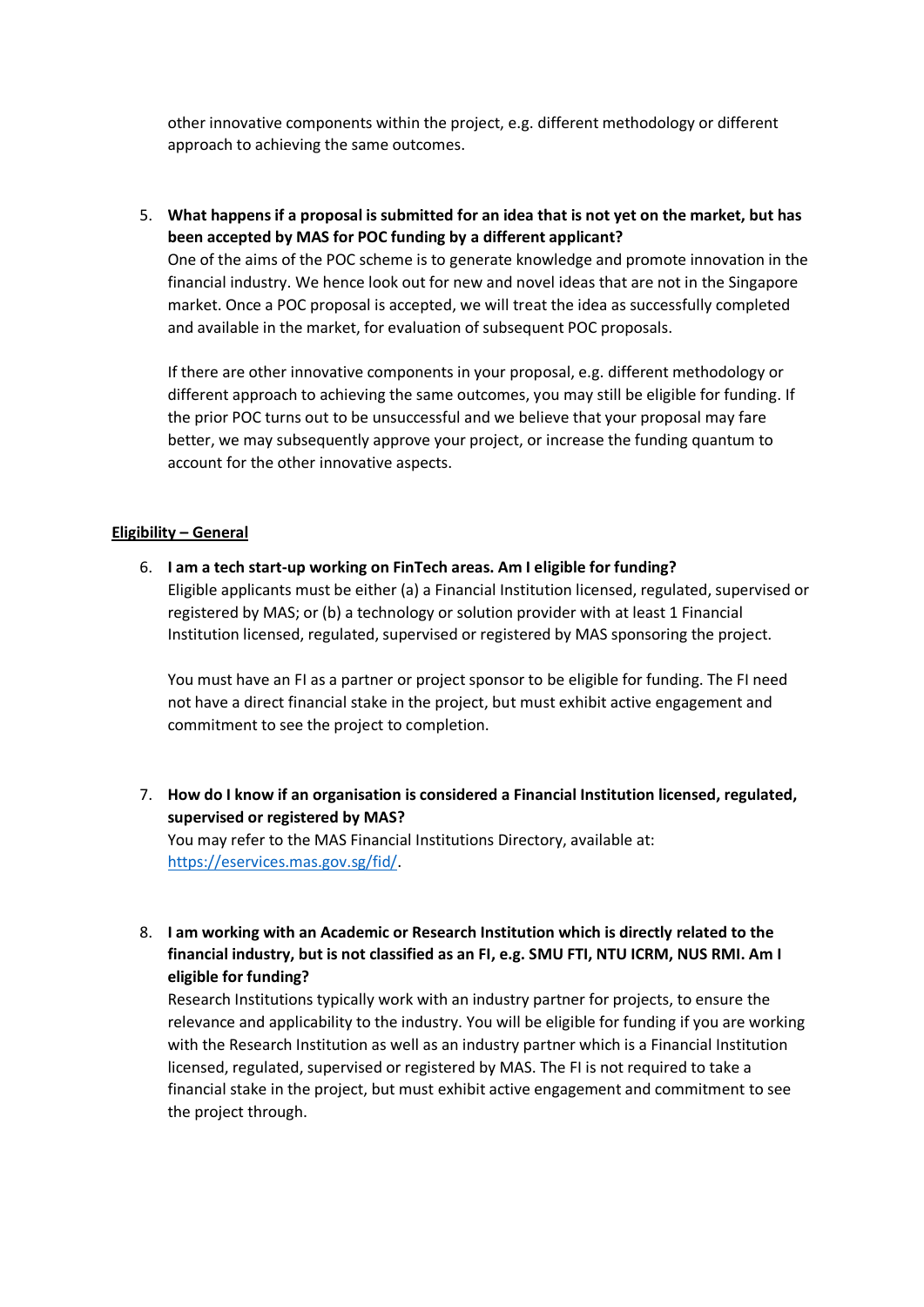<span id="page-3-0"></span>9. **Can I apply for POC funding if I have already received a grant from another government agency or from MAS?**

You may do so if the previous funding received was for a different project scope and development activities. The general principle is that there should be no duplicate funding for the same expenses.

<span id="page-3-1"></span>10. **Can I explore investments at the same time as POC funding? Will it affect the assessment?** The company can explore investments at the same time as POC funding and it would not affect the assessment, as the nature and fundamental purpose for exploring investment and grants are different.

## <span id="page-3-2"></span>11. **Will my successful application for this grant affects my future eligibility for other government funding schemes?**

With most government funding schemes, you will be required to declare any grants previously received or currently being applied for, to ensure that there's no double funding. This may affect the grant quantum (exclusion for previously funded cost items), but should not affect your overall eligibility for the grants. You may wish to check with the relevant agencies for specific details and conditions for the individual grant schemes.

## <span id="page-3-3"></span>12. **I am not willing to share proprietary information about my product developed. Am I still eligible for funding?**

Proposals will be evaluated on the potential benefits to the industry, of which knowledge sharing is a key component. The knowledge shared need not be proprietary information. Neither is there is a requirement to cede the Intellectual Property Rights. It is up to the applicants on what and how much they want to share, and to articulate how the knowledge shared will be useful and relevant to the industry. A few examples are listed below:

- a. A company is planning to provide a totally new insurance product which is not available in Singapore. A key concern is whether there will be any interest in such a product, and the pricing level that will be acceptable to consumers. They intend to make public the results of their market research. They are not releasing any proprietary information on their product, but the report will be of value to the industry, as it creates awareness of a potential new market/product, and the potential market size and receptivity of the consumers in Singapore.
- b. A company is planning to localise a voice message analysis solution already in use in other countries. One of their key challenge is in catering for local slangs (due to the marrying of various different languages into Singlish) and difference in grammatical structure. They intend to write a whitepaper on the challenges faced, and how they overcome the challenges.
- c. A company is interested in using some form of machine learning to analyse financial chat messages. For the analysis, there will be 1) the algorithm, 2) the messages used to train the model, and 3) the trained model. (2) is private and sensitive to the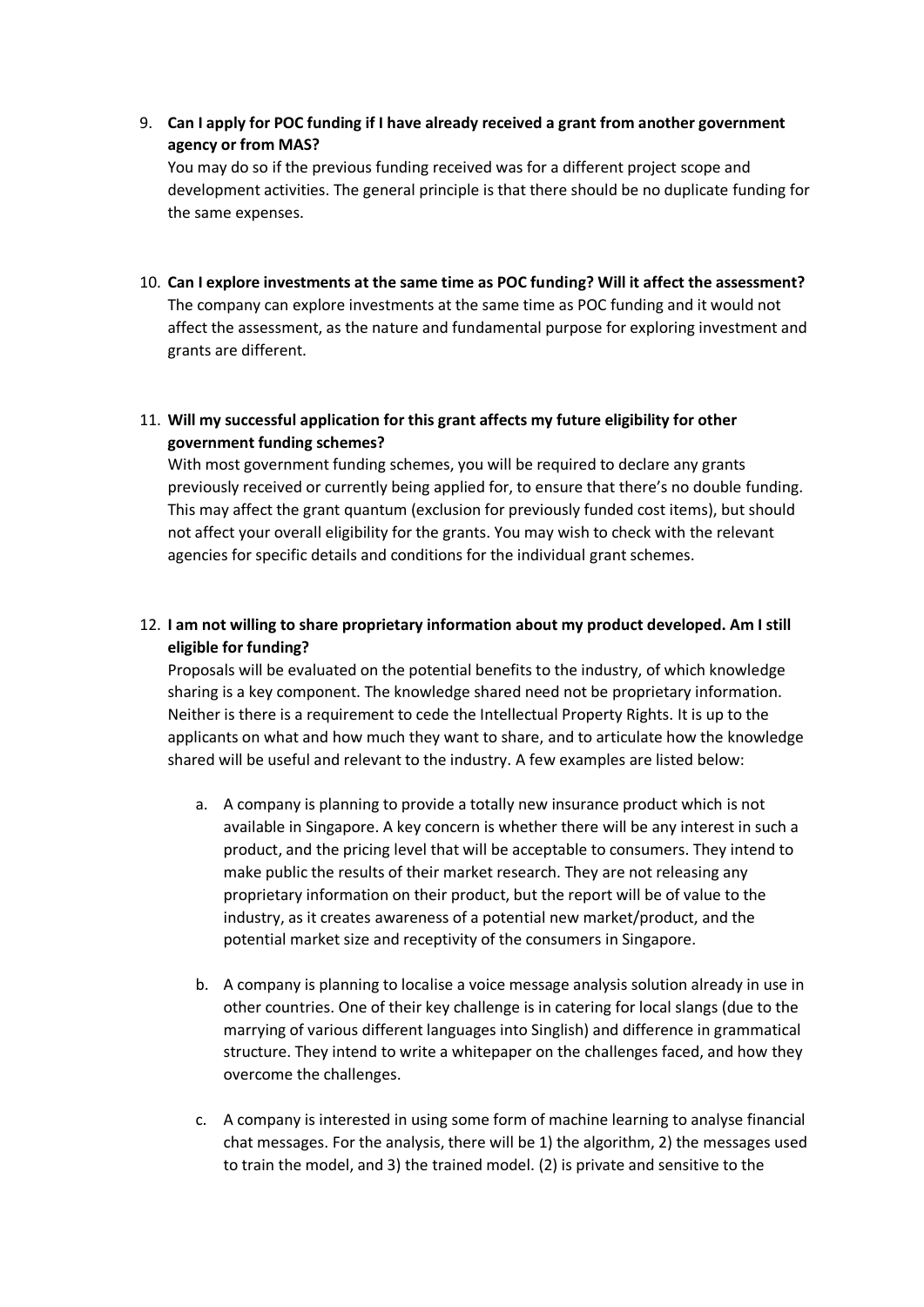partner they are working with, while (3) is considered proprietary knowledge for partner. However, they are happy to open-source and share (1) the algorithm. Another FI might pick up the algorithm to use it, but the company believe that the FI will likely still seek them out as a vendor because of their expertise with the other surrounding processes. At the same time, releasing (1) is beneficial to the industry, because others can build upon it, and provide other services, or similar services but to other areas in the industry.

#### <span id="page-4-0"></span>**Eligibility – Expense Items**

#### <span id="page-4-1"></span>13. **Are salaries for founders eligible for funding?**

Salaries for founders and direct owners of the applicants are specifically excluded from the eligible expenses in line with other funding similar schemes.

<span id="page-4-2"></span>14. **Are employees with Employee Stock Ownership Plans (ESOP) considered direct owners of the companies?**

We would not automatically consider an employee a direct owner simply because of stock options received.

To help us better determine the eligibility, please declare all pertinent details of the ESOP in addition to the salary details on the application form. Do note that you may be required to engage external auditors to provide a certification of your grant claims. Your auditors may refuse to certify your grant claims or raise an exception if they find that you have inaccurately declared a direct owner as an employee.

## <span id="page-4-3"></span>15. **I am engaging professional services from a sister company. Are these services eligible for funding?**

While there is no restriction on engaging services from related-parties, applicants should declare any such transactions, and ensure that fees paid are in line with industry norms.

Do note that you may be required to engage external auditors to provide a certification of your grant claims. Your auditors may refuse to certify your grant claims or raise an exception if they deemed that the transactions are fraudulent, e.g. overcharging/overbilling, and such cases will be referred to the relevant authorities.

## <span id="page-4-5"></span><span id="page-4-4"></span>**Eligibility – Project type**

16. **There are multiple innovative components in my project. Can I apply for multiple grants?** The scheme is meant to fund POCs and not projects. If there are multiple distinct components within your project that fit the qualifying criteria, you may submit multiple proposals. They will be treated as separate projects, and will be evaluated and funded separately.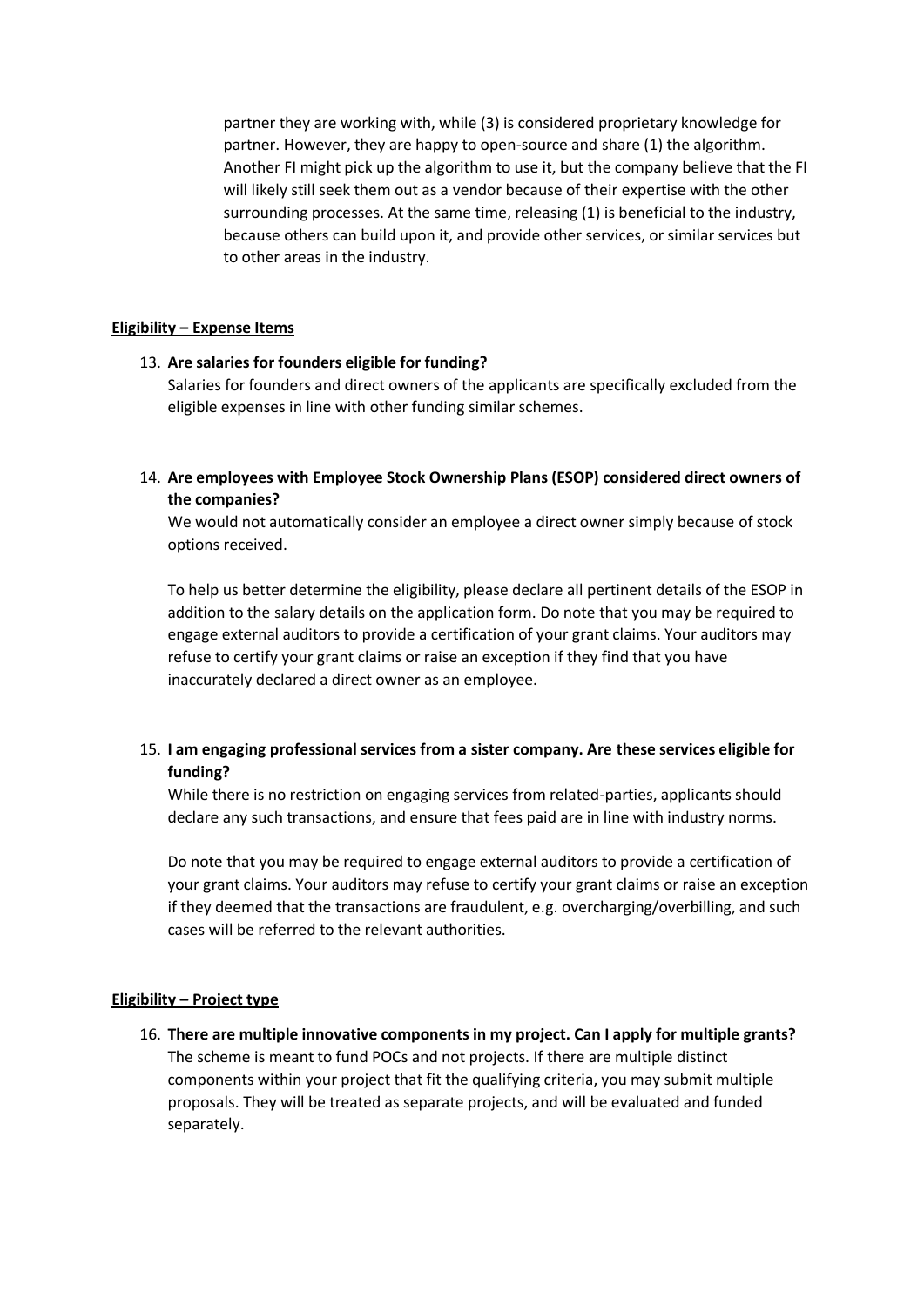## <span id="page-5-0"></span>17. **What type of projects are considered FinTech projects? Will building a consumer app for an FI qualify?**

Qualifying projects should be directly related to the financial industry, e.g. provision of a new or improved financial service, or new or improved processes supporting the provision of a financial service.

Some examples of projects which will likely not qualify:

- a. Alternative revenue streams through the provision of a product or service that is not of a financial services nature, e.g. referral fees
- b. Improvement of internal corporate processes, e.g. HR or financial processes such as staff claims, with no direct impact on customers
- c. c. Services not of a financial services nature, but may lower costs for an FI, e.g. personal healthcare app which may lower cost of care.

Where the lines are not clearly delineated, the evaluation panel will decide if the project is considered an innovative FinTech project, and provide a recommendation on whether it should be approved.

<span id="page-5-1"></span>18. **I am providing a new and novel financial service/product which will be available in Singapore for the first time, using a packaged solution which I will need to integrate with the banks. Am I eligible for funding?**

The funding scheme is meant to fund POCs and not projects. The parts of your projects which are considered novel will be eligible for funding.

Market sizing and market testing of a new and novel financial service/product may be eligible for funding. Applicants will need to show that the uncertainty, e.g. unclear customer preferences, receptivity, feasibility etc, is an impediment to players entering the market, and that a successful first mover would catalyse the growth of the area in Singapore.

Work done on integration, while crucial to project, are usually not considered innovative and will not be eligible. Some exceptions, such as integration using a new and novel approach or technology, may apply.

## <span id="page-5-2"></span>**Administrative**

#### <span id="page-5-3"></span>19. **How long do I have to wait to know the results of my submission?**

Applicants will be informed of the outcome of their proposal submission at the end of each stage of evaluation. It takes about three months from the date of submission of the project proposal to receive the formal letter of offer from MAS.

#### <span id="page-5-4"></span>20. **My proposal was rejected. Can I reapply?**

Applicants who wish to re-apply based on the proposal previously submitted should do so only after they have adequately addressed the issues or concerns highlighted for the rejection.